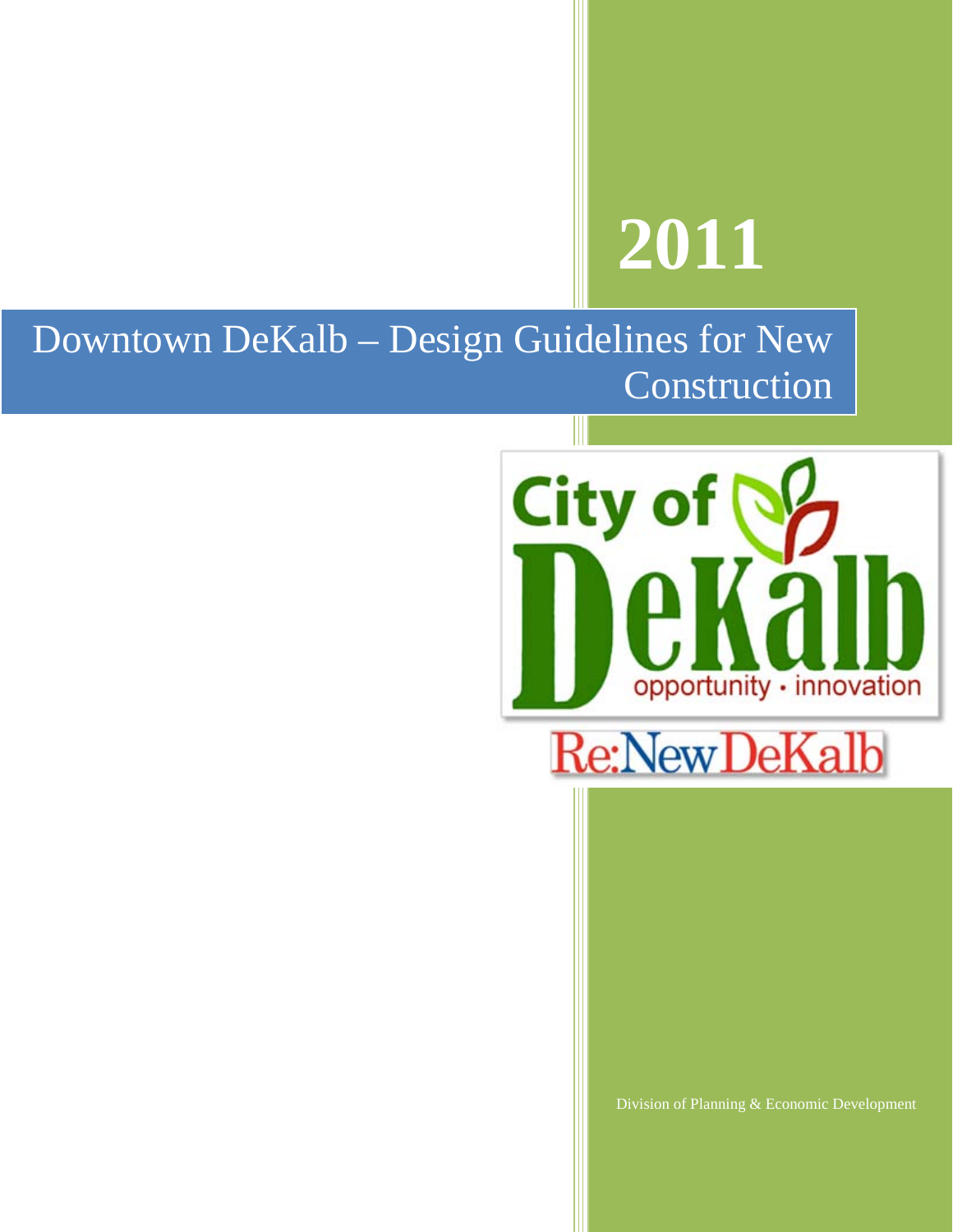#### **TABLE OF CONTENTS**

#### **DEKALB, ILLINOIS --- SNAPSHOT (3) BACKGROUND (3) PURPOSE (4) GOALS (4) AUTHORITY (5)**

- **PART I. LAND USE & DENSITY (5)**
- **PART II. CONTEXT (6)**

Design Context & Scale (6) Rooflines (7)

#### **PART III. BUILDING COMPONENTS (8)**

Building Materials (8) Windows & Storefronts (8) Building Facades & Architectural Details (9) Entryways (10) Screening (10) Awnings, Overhangs, & Arcades (11) Signage (12) Exterior Lighting (13)

## **PART IV. PEDESTRIAN FOCUS (12)**

Public Space (13) Parking (14)

## **Part V. Sustainable Design Standards (15)**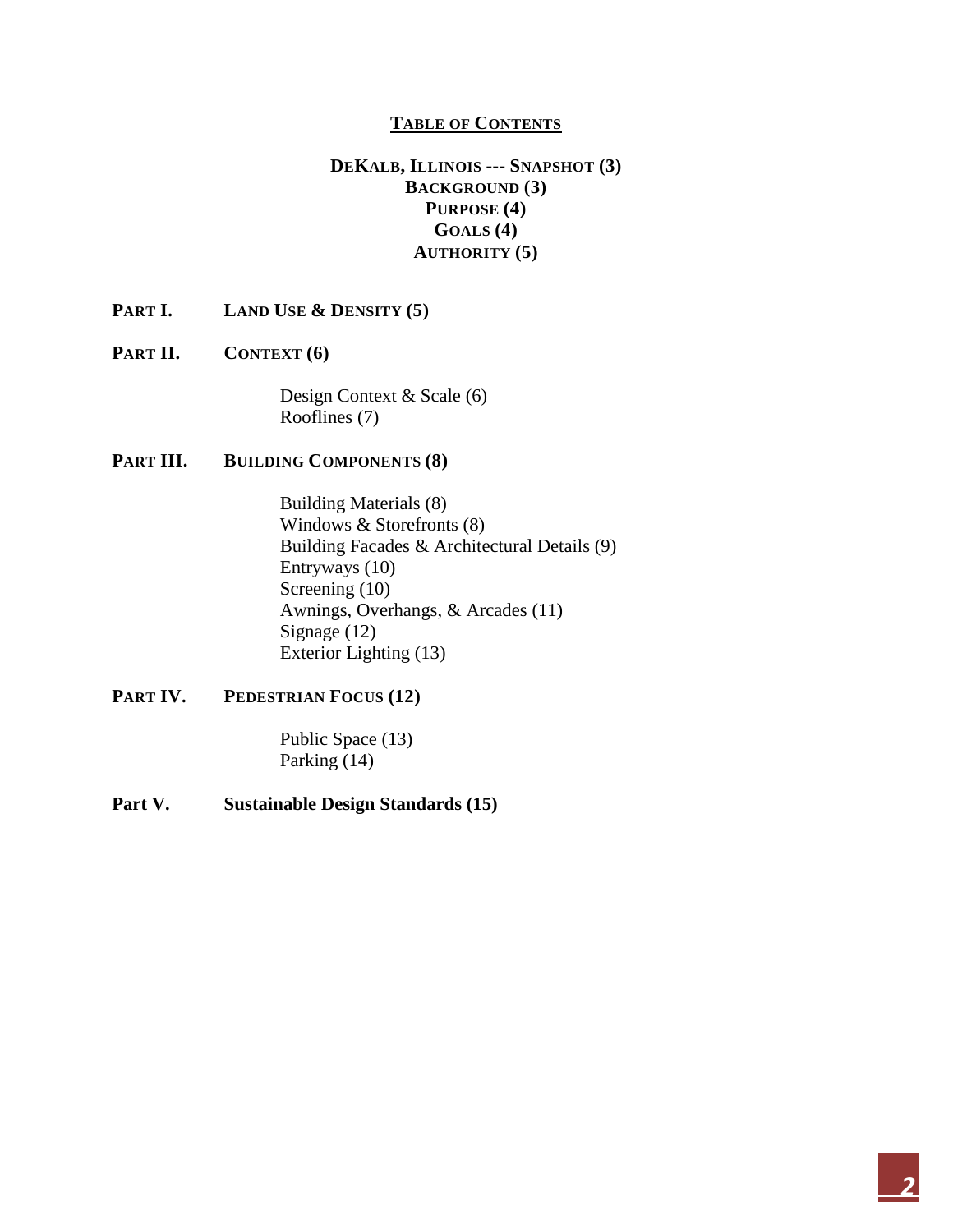#### **DEKALB, ILLINOIS --- A SNAPSHOT**

The City of DeKalb, Illinois is an hour from downtown Chicago and less than an hour from major cities Rockford, Aurora, Naperville, and Elgin. Despite DeKalb's proximity to greater Chicagoland, the City remains 'apart' and maintains its unique character – a thriving University community with rural and urban roots. DeKalb's rich history captures the spirit of 'days gone by', while embracing an exciting future as the western anchor of the I88 Technology & Research corridor, and home to one of the nation's premier regional University's. DeKalb's historic downtown includes numerous historic structures, and boasts abundant shopping, dining, and entertainment options.



*DeKalb's historic downtown --- 1906; looking west, NIU's Altgeld Hall in background.*



*Downtown DeKalb construction, summer 2010.*



*Completed streetscape, DeKalb.*

Home to Northern Illinois University, the City of DeKalb is truly a '*communiversity*', fostering an environment of cooperation and achievement. The City of DeKalb has evolved from an agriculturally based manufacturing center to a bustling City which is recognized for a commitment to economic and environmental sustainability, a variety of cultural and recreational opportunities, and regional leadership in education and medicine.

#### **BACKGROUND**

In 2006, the City of DeKalb began an ambitious downtown redevelopment process, meant to revitalize DeKalb's central business district and the surrounding neighborhoods. Accordingly, a comprehensive downtown redevelopment plan was finalized and approved by the DeKalb City Council in 2008. The plan, the "Downtown DeKalb Revitalization Plan", received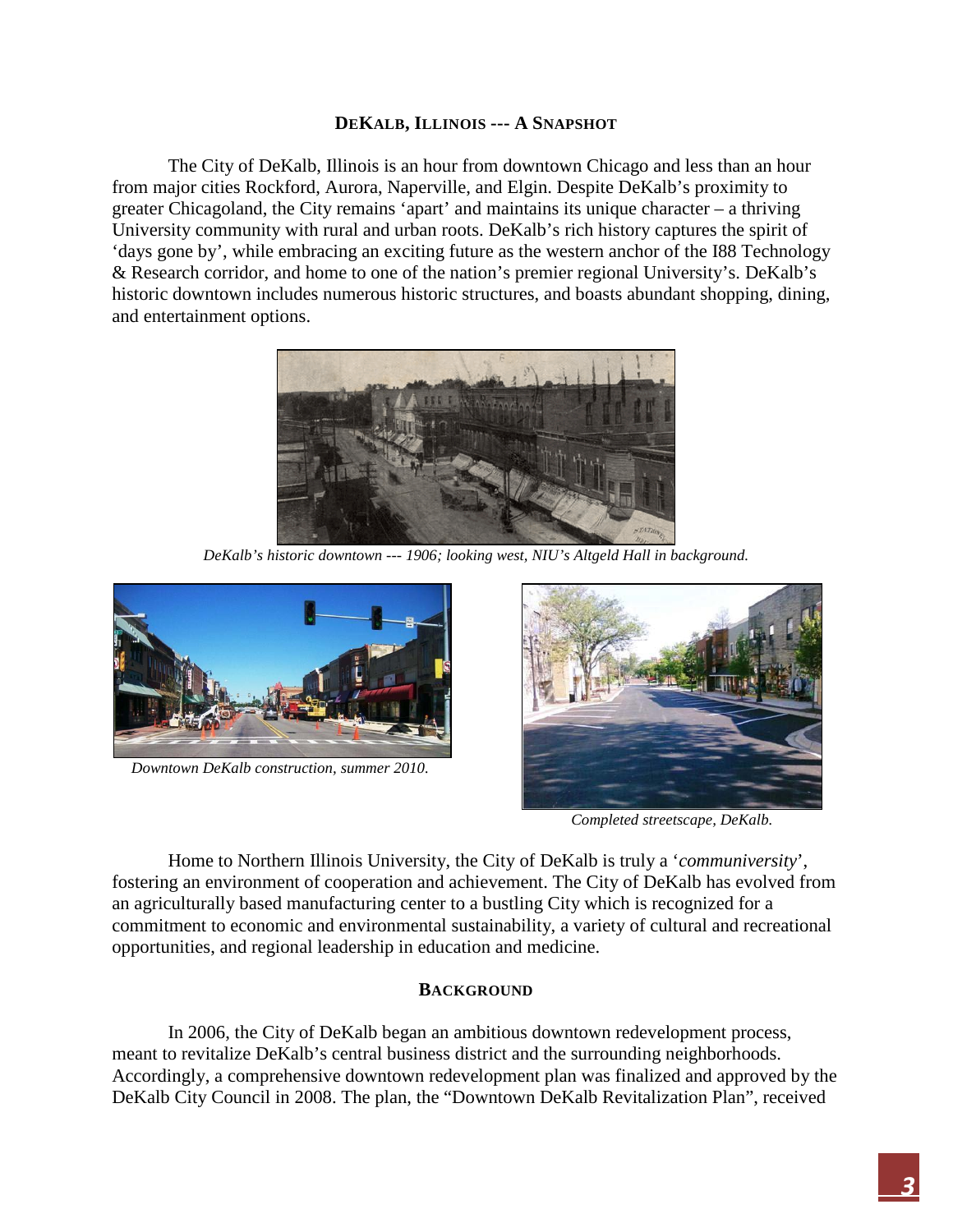broad community support. The plan's vision is to restore downtown DeKalb as the centerpiece of the community. To accomplish this, the City of DeKalb's Revitalization Task Force outlined two objectives that must be met;

- $\checkmark$  Improve downtown DeKalb's image.  $\checkmark$  Provide a variety of downtown
- destinations to serve the community and attract visitors.



*Aspects of the Downtown DeKalb Revitalization Plan, streetscape and looking west on Locust St.*

To achieve these objectives, a set of practical design guidelines for new construction in downtown DeKalb will encourage sustainable (pedestrian friendly, responsible) and attractive (aesthetically pleasing) development, while preserving 'main street' DeKalb's rich architectural heritage. These guidelines will promote aesthetic improvements that will benefit citizens and businesses alike – while assuring that downtown DeKalb maintains its status as one of the region's retail centers well into the future.

#### **PURPOSE**

These guidelines will establish preferred standards and a general design framework for new construction in downtown DeKalb, Illinois. They will guide City officials, developers, business leaders, and citizens in making land use and land management decisions. The guidelines are for general use only – individual projects will be reviewed and considered on their own merits, as appropriate, by the City of DeKalb's Design Review Committee.

It is the general purpose and intent of the downtown DeKalb design guidelines for new construction to foster the use and development of land in an orderly manner, by both private and public interests, with special consideration given to the appearance of the community as a result of such development.

#### **GOALS**

DeKalb's downtown is a diverse collection of historic structures, modern buildings, public spaces, streets, parking lots, alleys, and vacant lots. The downtown DeKalb design guidelines provide guidance for new structures on properties within the Central Business District. A separate, but complimentary set of guidelines has been created for the redevelopment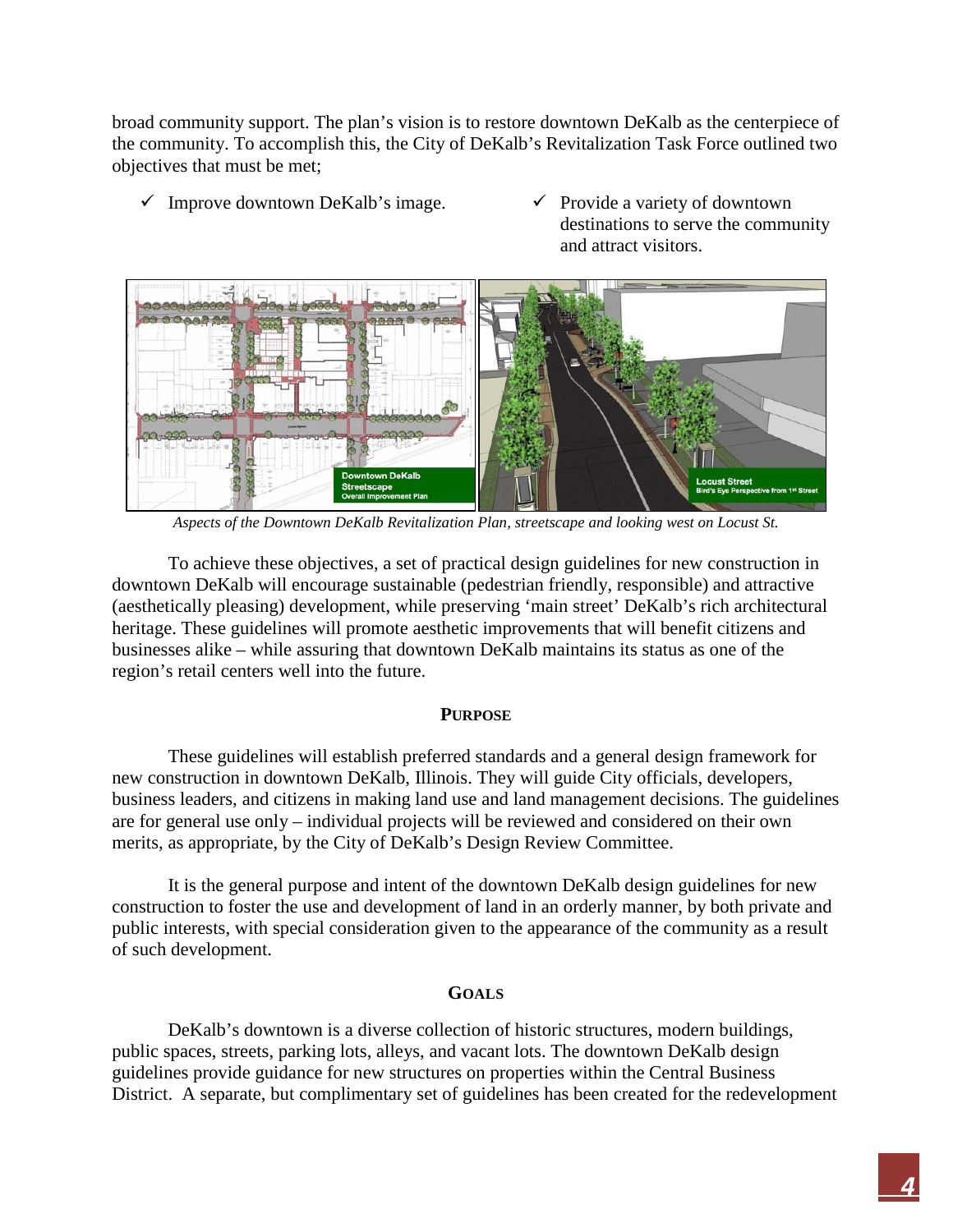(rehabilitation, additions) of existing buildings. The downtown DeKalb design guidelines for new construction are not a rigid set of rules. They do not require that new structures be built in accordance with one specific 'look' and style, or to mimic a historic period. Rather, their purpose is to;

- *Address* the design of all new structures in downtown DeKalb – including commercial, office, industrial, residential, and institutional uses;
- *Facilitate* innovative and creative building design and development while preserving DeKalb's identity and unique architectural tradition;
- *Ensure* each new downtown DeKalb construction project is judged according to consistent criteria;
- *Provide* a flourishing, active, and pedestrian-oriented central business district to the citizens of DeKalb.
- *Produce* more complete applicant submissions, resulting in an improved and streamlined design review process.

# **AUTHORITY**

It should be emphasized that these design guidelines are for general guidance only. All new construction in the City of DeKalb will be subject to the appropriate City Code and ordinances, and the standard specifications for design and construction except as described in these guidelines. The developer is responsible for all applicable entitlements and permits. New development in downtown DeKalb that does not conform to an existing zoning classification might be processed as a planned development.

# **PART I. LAND USE & DENSITY**

The City of DeKalb's central business district is one of the region's retail cores. Consequently, land uses in the downtown should focus on retail and commercial uses, especially at the pedestrian level. New downtown construction may also include mixed-use retail, residential, institutional, hotel, and office space.



*A mixed-use development.*

Downtown residential space creates a livable urban atmosphere while encouraging residents, University students and faculty to live and work in downtown DeKalb. Potential residential developments include high-end rental units, condominiums, and single-family homes (rowhouses, etc.). Platting waivers, including (but not limited to) lot areas, widths, and required yards, may be granted to create zero lot line units (rowhouses), unit lots, or other needs to facilitate attractive development that complies with these guidelines.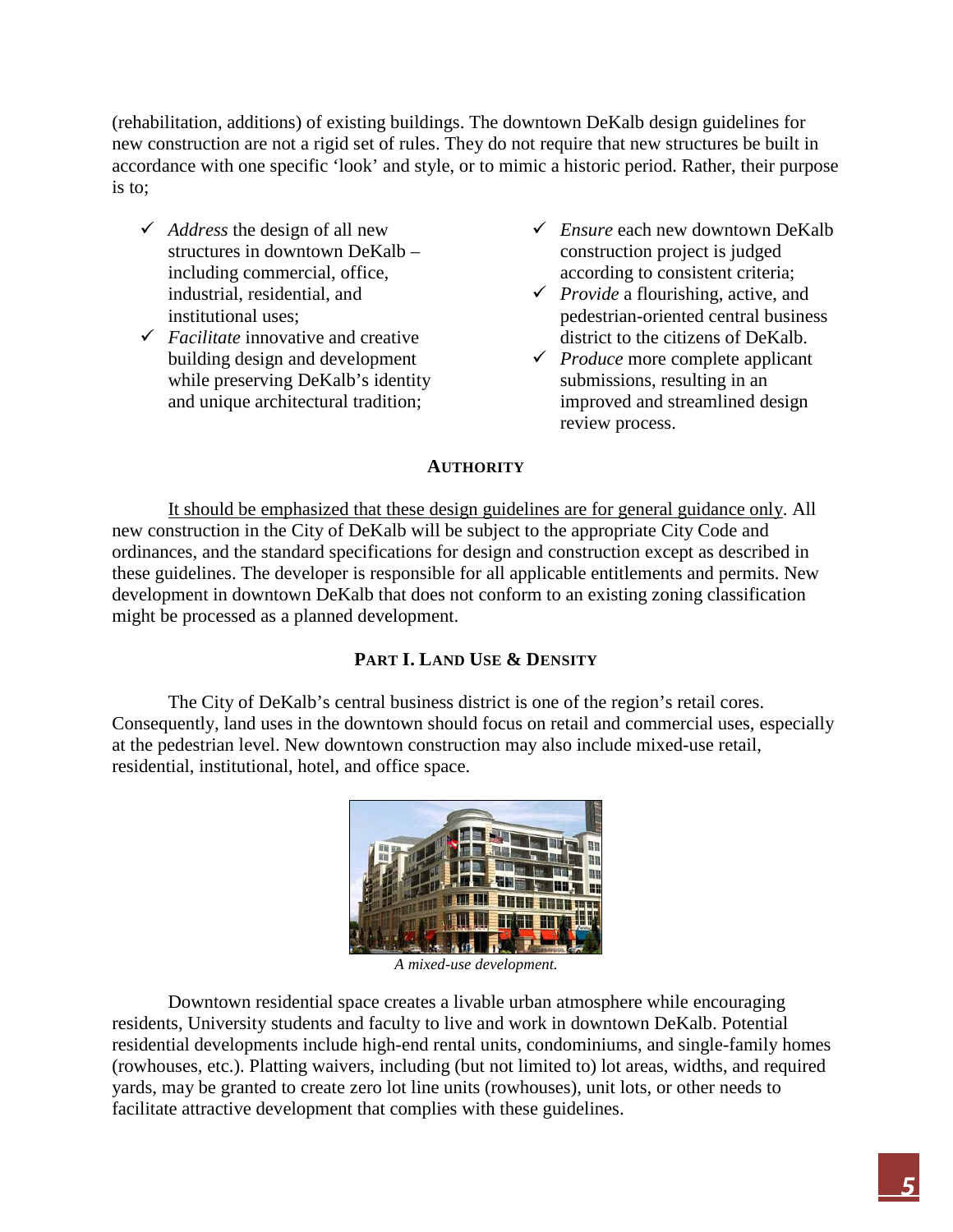Finally, new buildings in 'transitional zones' (commercial development adjacent to residential) should act as a buffer between the two zones, sensitive to each.



*Mixed-use development, first-floor commercial with upper-level residential.*

# **PART II. CONTEXT**

#### **1. Design Context & Scale**

- a. Enhancing Scenic Viewpoints; new structures should frame and enhance scenic views and visual pathways. Visual pathways are spaces that frame views from one location to another. An example is the visual pathway looking west on E. Lincoln Highway, with downtown DeKalb's structures in the forefront and the Holmes Student Center tower in the background.
- b. Structures should frame City streets and pedestrian walkways.
- c. New buildings should be designed in scale with the rest of downtown. Heights and widths should relatively match surrounding structures.
- d. New buildings might uphold any significant or historic architectural context of the neighborhood or adjoining properties. If a particular style or context is not established in the area, the new development might pioneer an innovative character – setting the tone for adjacent structures.
- e. Corner lots are important properties because of their visibility. New buildings on corner lots should be oriented to the corner and street fronts. Parking and other amenities should be located away from the street corner.
- f. A variety of sizes and massing are encouraged within a new development.
- g. Large buildings should be broken into multiple buildings, if possible, or into smaller building massing elements through the use of varied façade planes, an upper story setback, windows on front elevation, etc. in order to reduce the apparent size of the structure.
- h. New downtown DeKalb structures should maintain a continuous building street frontage. Breaks should be provided for only pedestrian access or public plazas.
- i. New structures should create a 'sense of enclosure' by maintaining density.
- j. Building setbacks to adjacent streets should be minimal. If internal drives are utilized, setbacks should be minimized wherever possible.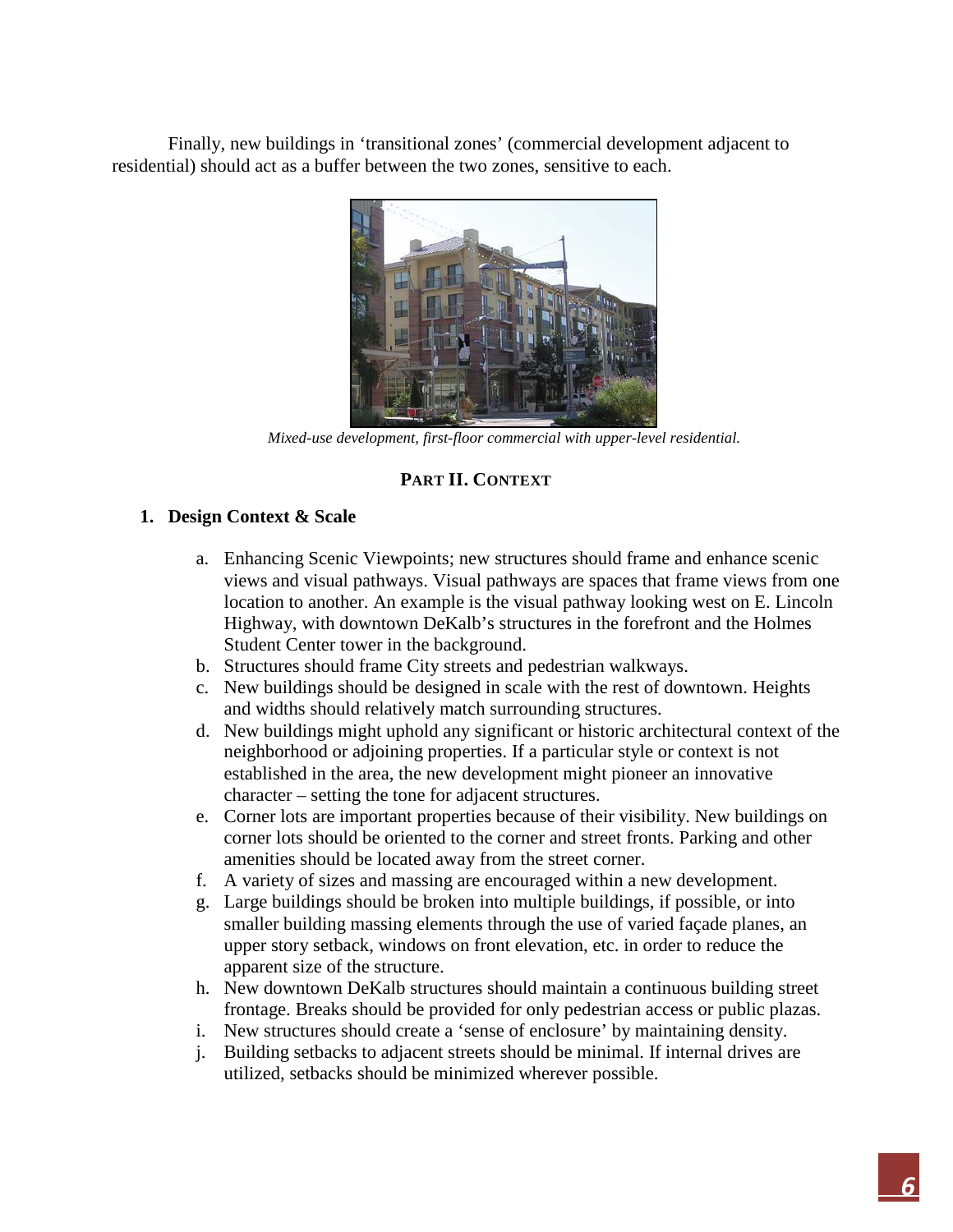k. Finally, new development in downtown DeKalb should consider effects on shading and views.



*Varied rooflines, setbacks, and effective massing techniques help the largest structure 'blend' into its surroundings.*

# **2. Rooflines**

a. An important aspect of new construction in an urban 'main street' environment are rooflines and roof style. New development in downtown DeKalb should include hip, gable, or combination hip/gable roofs  $-$  as well as flat or mansard roofs. Roofline treatments are encouraged.



*New structures downtown should continue DeKalb's rich architectural tradition (Parapets, roofline treatments, cornices).*

- b. An appropriate building plan is one that is respectful of the predominant roof type of adjacent properties.
- c. Ridgelines should be offset at least one (1) foot, either horizontally or vertically, for every thirty-five (35) feet of ridgeline length to correspond with the typical width of adjacent properties.

## **Sustainability Tip;**

Going green? Consider a 'green roof' (rooftop vegetation) to reduce stormwater runoff.

- d. Rooftop mechanical units should be hidden from view using parapets or similar roofline treatments. Metal screening systems are not encouraged.
- e. The rear of roofline parapets should include architectural elements matching the front of the structure and parapet.
- f. The appearance of 'false roofs' should be avoided.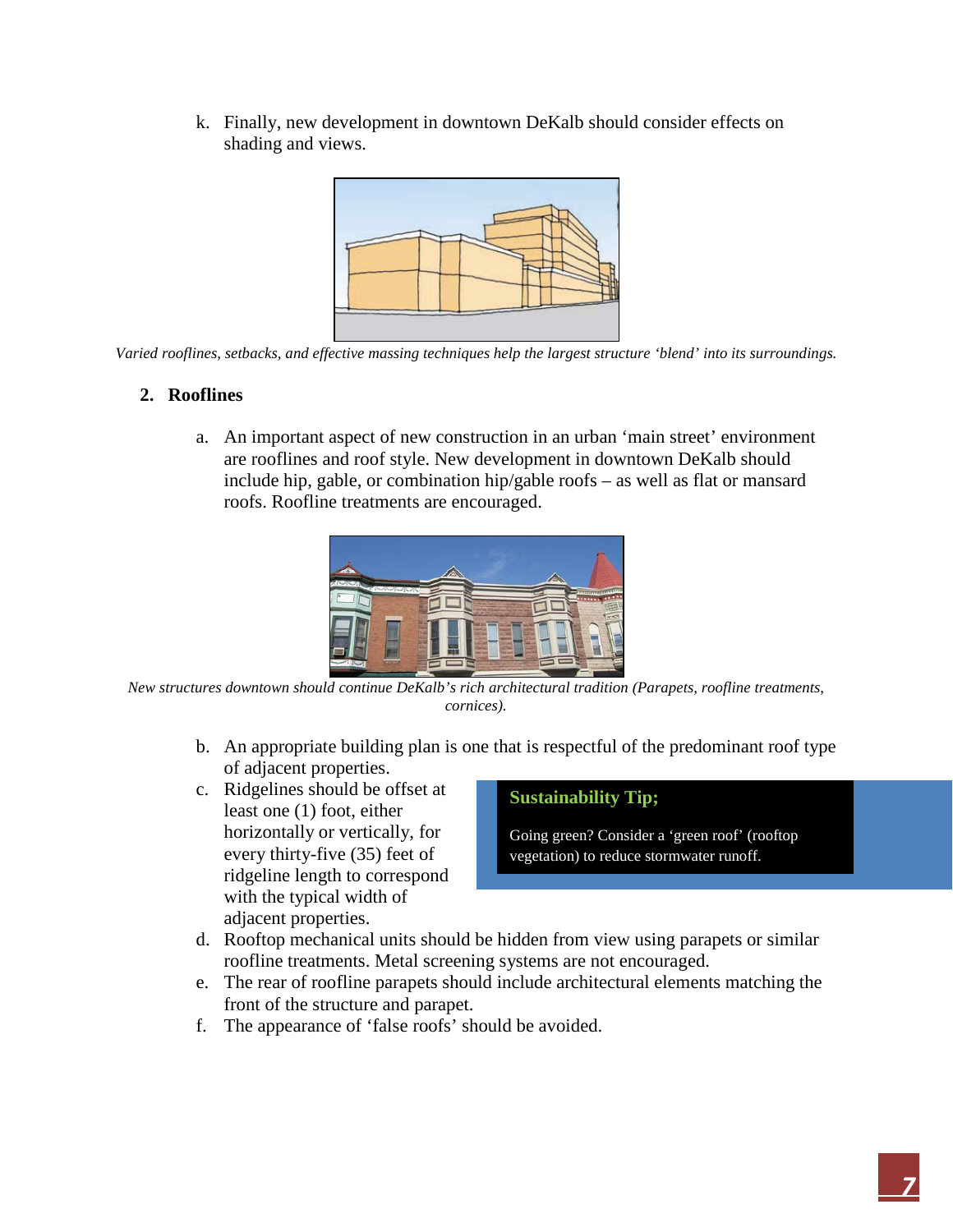## **PART III. BUILDING COMPONENTS**

#### **1. Building Materials**

- a. Buildings should use high-quality, durable, and authentic materials (brick, stone, stucco, etc.), consistent with DeKalb's historic structures. Preferred building materials are;
	- $\checkmark$  Brick
	- $\checkmark$  Stone
	- $\checkmark$  Glass
	- $\checkmark$  Wood
	- $\checkmark$  Stucco
- b. Primary materials (brick, glass, stone, etc.) should comprise at least 75% of the building's façade. Accent materials (wood, stucco, etc.) should account for 10-25%.
- c. Building materials should be consistent on all sides of a structure.

#### **Sustainability Tip;**

Utilize building materials which are composed of recycled materials or manufactured from rapidly renewable plants. Recycled bricks from demolished buildings might also be utilized.

- d. Materials should create texture and relate to human scale. The use of dull materials is discouraged.
- e. The use of synthetic finishes, such as vinyl siding and faux brick or faux stone is discouraged.
- f. New downtown DeKalb developments might take advantage of locally produced building materials (local granite, limestone, etc.).

#### **2. Windows & Storefronts**

- a. At the ground level, 50% of the façade should typically be transparent (for retail uses). For other uses (institutional, office), a typical minimum is 35%.
- b. Blank, windowless walls should be avoided on the front of the building, or on any side that faces a public right of way. Where blank walls cannot be avoided, changes in plane, building materials, color, or additional landscaping shall be utilized to minimize the visual effect of the blank wall.



*Transparent new storefront.*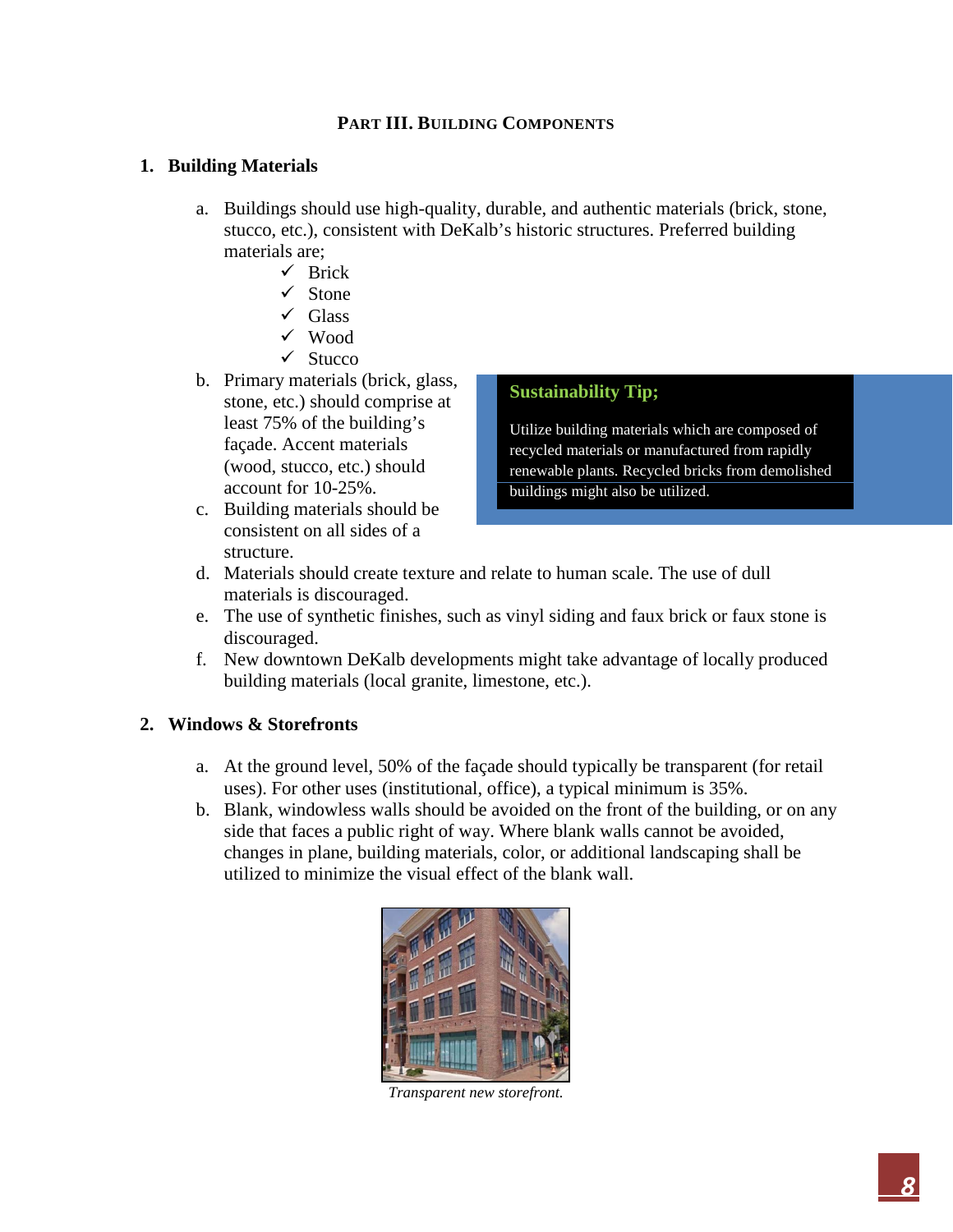- c. Glass at the ground level should allow for clear views into the structure. Painted, tinted, or mirrored glasses are discouraged at the pedestrian level.
- d. Repeating window patterns are encouraged, creating a sense of visual rhythm and symmetry.
- e. Detailed treatments (molding, framing, etc.) for windows at ground level are encouraged.
- f. Storefronts should be well-defined and transparent. Glass storefront facades should encourage the pedestrian's view of displayed products.
- g. Lighted storefronts are encouraged. Lighting should emphasize items displayed, and be hidden from public view.
- h. Storefront window signage must conform to the City of DeKalb's sign ordinance.

## **3. Building Facades & Architectural Details**

- a. New downtown DeKalb facades are encouraged to emphasize symmetry (replication of elements from a centerline), rhythm (using materials and windows to create a 'grid'), and balance (for example, using a clock/tower feature to offset a 'heavy' side).
- b. Building facades should include a base/middle/cap.
	- $\checkmark$  A base consists of 'heavy' material (stone) and anchors the building to the streetscape (often a knee wall).



*Knee wall.*

- $\checkmark$  The middle is usually repetitive (symmetrical window/stone features), connecting the base to the cap. The middle makes up the majority of the building's height.
- $\checkmark$  The cap is the building's roofline.
- c. Color schemes should 'bring together' the building/development as a cohesive unit.
- d. Four-sided architecture is strongly encouraged.
- e. Ground level window and door design should match that of the overall building. The windows and doors might include details that draw pedestrians into the storefront.
- f. Certain architectural elements might be included on the building's façade that enhance the pedestrian experience, these include; patterned concrete, stone, brick, masonry banding, horizontal stone, sculptures, mosaics, and other artwork.
- g. Accessory buildings and equipment should be designed of similar or complementary materials as the primary structure.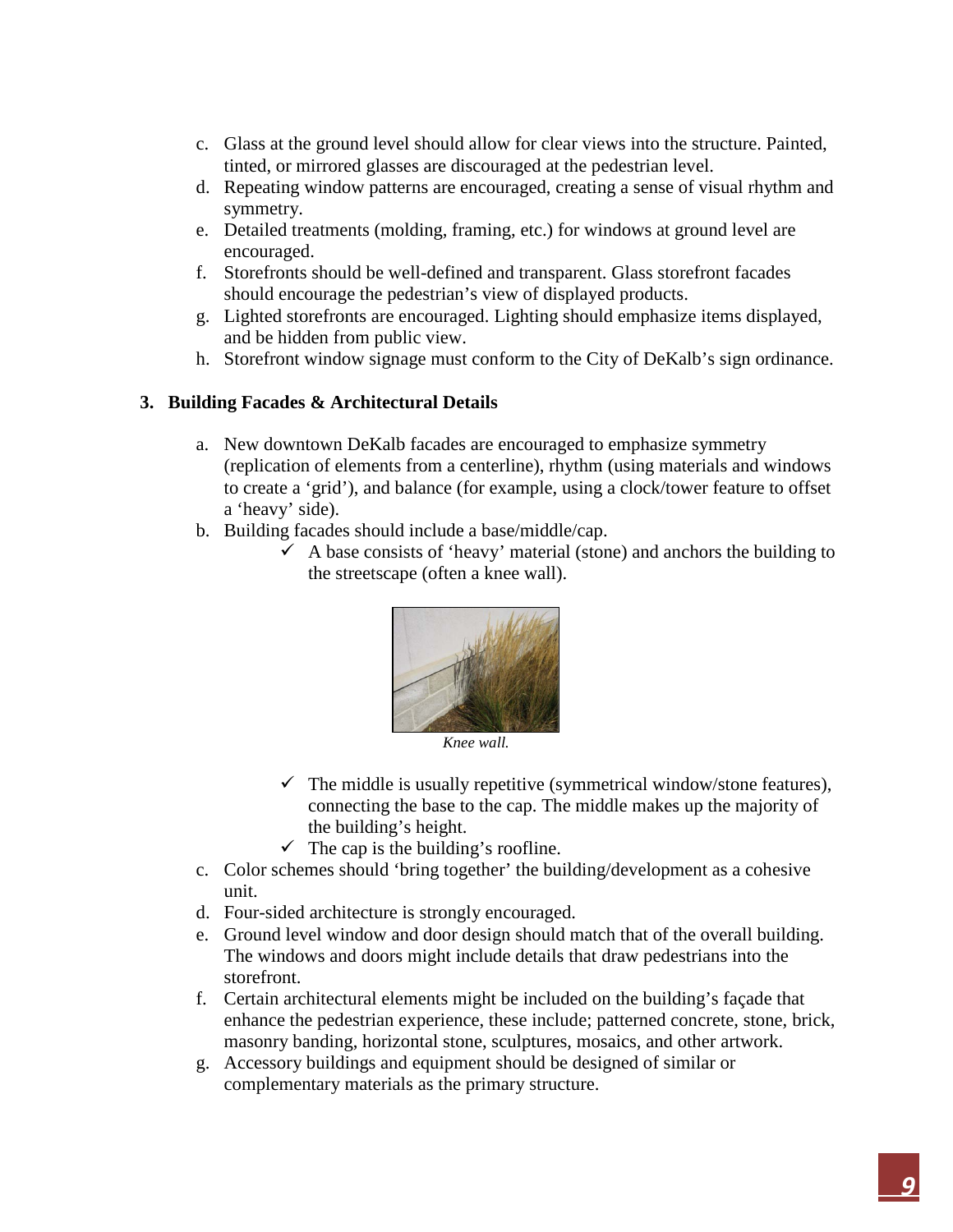

*New development with attractive architectural detailing, awnings, and consistent signage.*

## **4. Screening**

- a. Rear service areas should incorporate four-sided architecture.
- b. When service areas (such as trash receptacles) cannot be screened entirely from the public view, they should be minimal and as attractively designed as possible. Ideas for screening include;
	- $\checkmark$  Masonry screening wall
	- $\checkmark$  Landscaping
	- $\checkmark$  Planters
- c. Fencing (chain link, etc.) is generally discouraged as a service area screening method.



*An attractively-screened trash enclosure in DeKalb's Van Buer Plaza*



*Masonry screening wall.*

## **5. Entryways**

a. Building entrances in downtown DeKalb should be oriented toward the street or a public space. A welcoming entryway will enhance the pedestrian experience.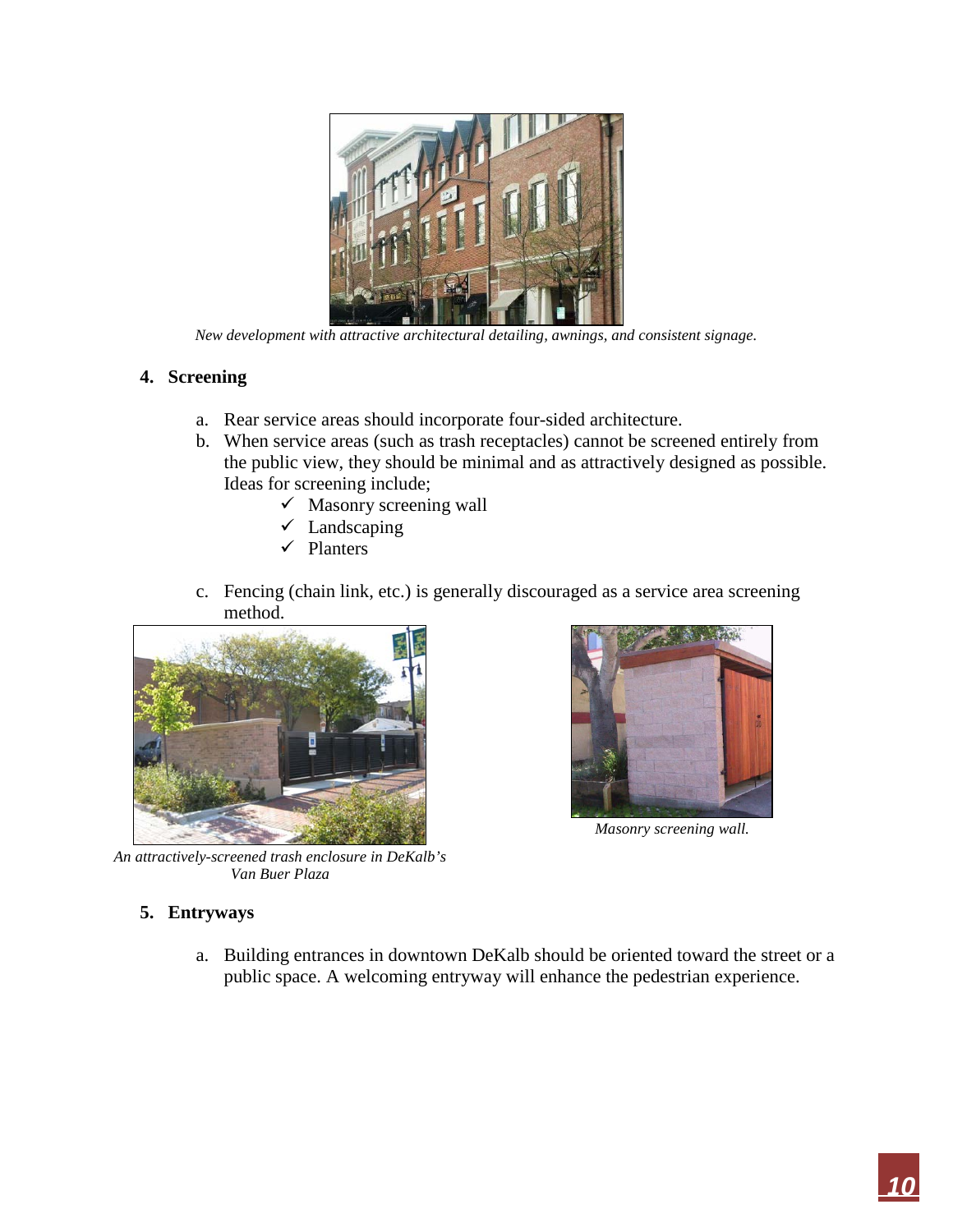

*Residential entryway.*

- b. Entry points should be easily accessible from parking areas as well as pedestrian, bicycle, or mass transit linkages.
- c. A primary building should have a clearly-defined entryway, featuring distinct design elements, such as;
	- $\checkmark$  A tower feature
	- $\checkmark$  A projection or recessed entryway
	- $\checkmark$  Variation in building material
	- $\checkmark$  Arches
	- $\checkmark$  Improved lighting
	- $\checkmark$  Canopies or overhangs



*This clearly-defined pedestrian entryway is marked by a stone arch and recessed windows/door.*



*The same building exhibits unique roof treatment, a middle/base/cap, and clock feature.*

d. If built along an alley edge, new structures in downtown DeKalb might consider including an attractive, secondary entryway oriented toward the pedestrian alley. Display windows and other features might also be included.

# **6. Awnings, Overhangs, & Arcades**

- *Awnings*; elements added to the face of a building, usually semi-permanent. For example, a canvas with metal framework.
- *Overhangs*; permanent structures that are anchored to the building.
- *Arcades*; permanent structures supported by columns in the walkway in addition to the building face.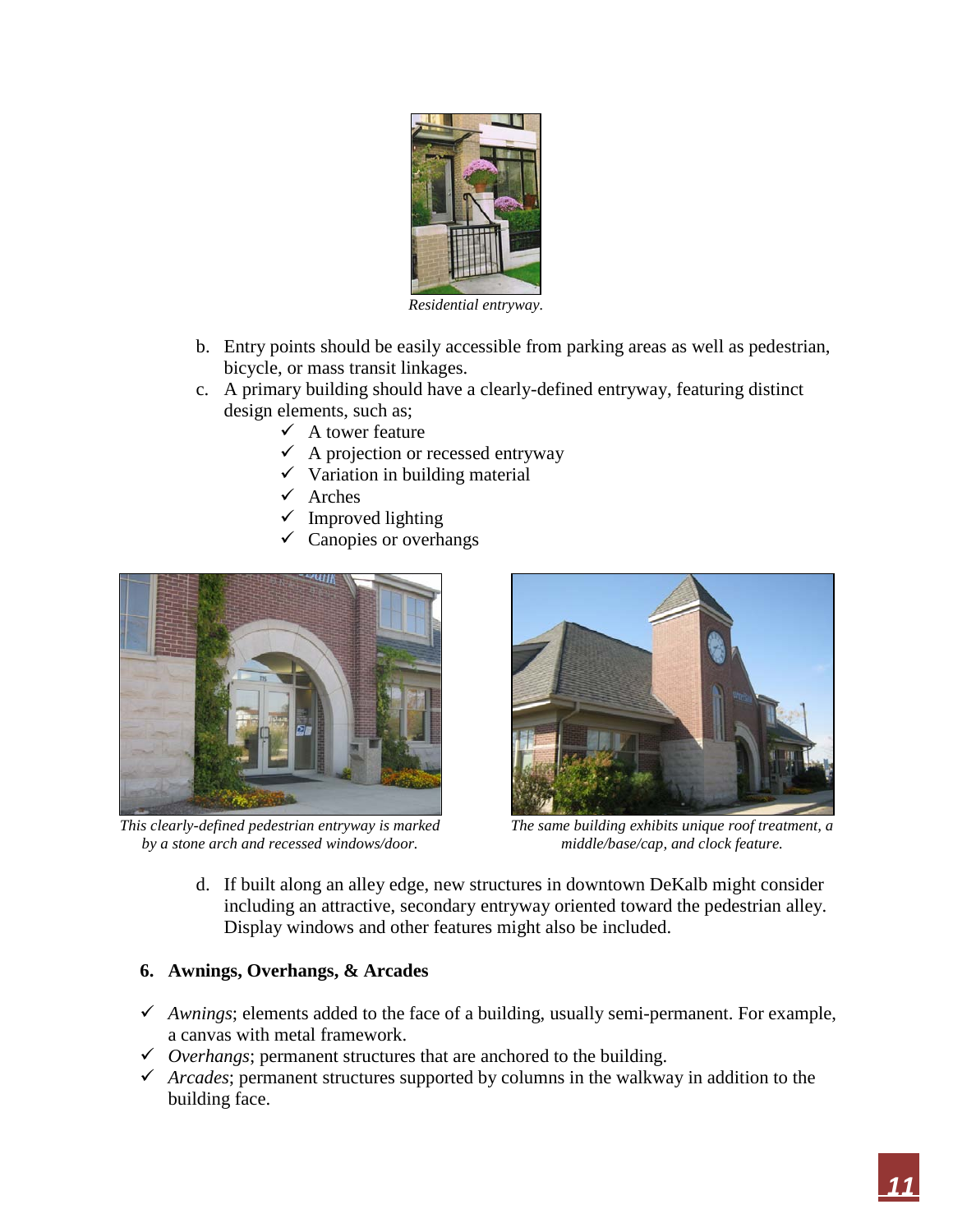- a. Weather protection should not overhang from the building for more than five (5) feet, generally.
- b. Awnings should extend over individual windows and door openings, instead one large awning over an entire storefront or set of windows.
- c. It is generally discouraged that awnings be treated as signage. Avoid duplicate signage (see example below).
- d. Awning colors and materials should complement the color scheme and character of the building's façade. Solid colors or striped patterns are preferred.

# **7. Signage**

Signage is an important aspect of overall building design, especially in a central business district.



*Distinct, identifiable signage.*



*Multiple signs (for multiple tenants) remain consistent in size, color, and scale.*

- a. Signage should be incorporated into a building's architecture, not as an unrelated object. With regards to signage, scale is important (refer to City of DeKalb's sign ordinance).
- b. Signage should be chiefly pedestrian-oriented (instead of vehicular).
- c. If multiple signs are used on a new structure (for multiple tenants) signage should remain consistent throughout in scale and style.
- d. High-quality materials should be used for signage.
- e. Decorative overhang/blade signs are encouraged, but typically should not extend more than two feet from a building's façade.
- f. Signage wording and graphics should be legible.
- g. Signage should not hide prominent architectural features.
- h. Wall-mounted lighting of downtown signage is encouraged, as is individually illuminated characters over internally illuminated box signs.
- i. Fluorescent lighting and moving or blinking images are discouraged.
- j. Temporary signs and flyers in storefront windows are discouraged.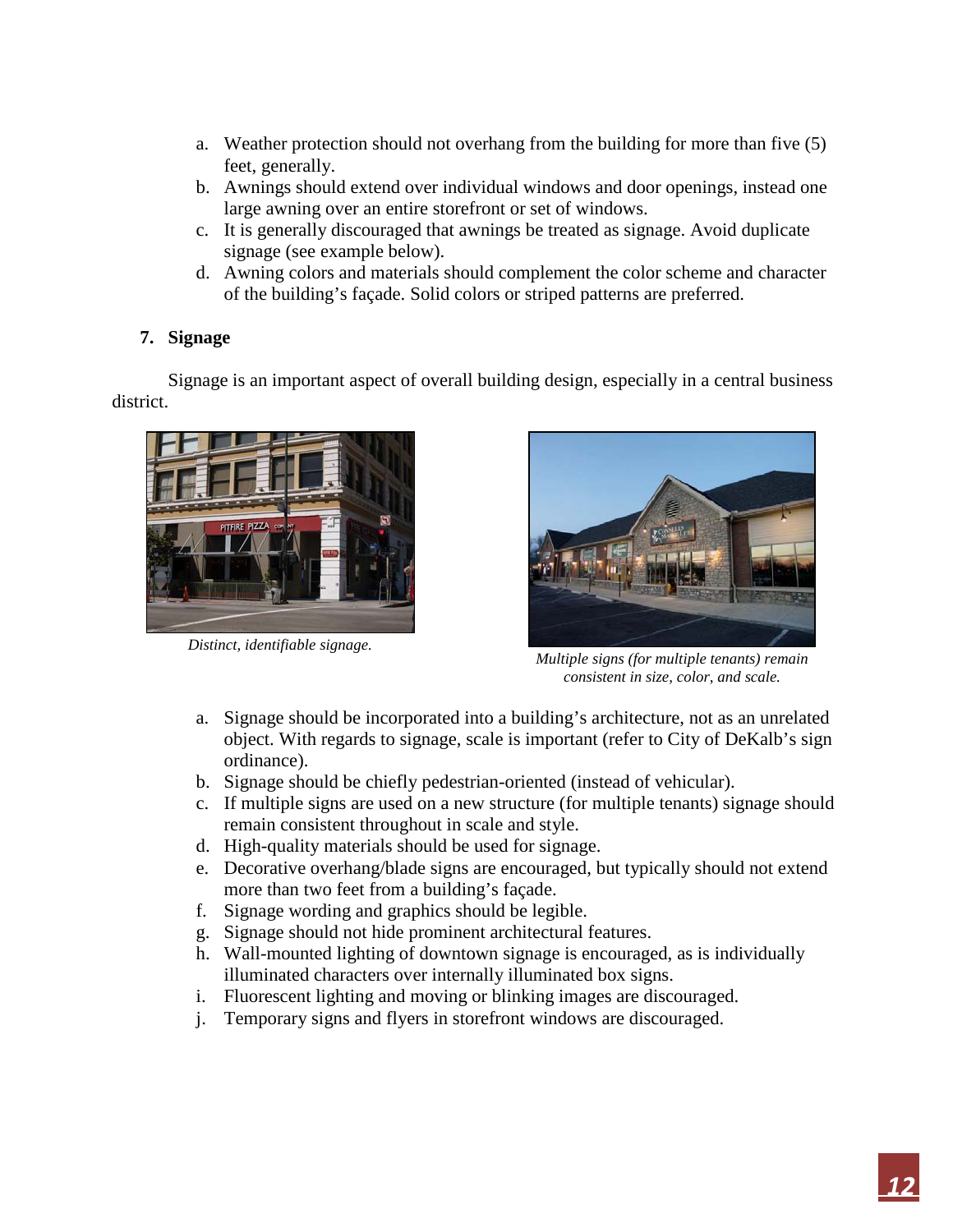

*Discouraged; box signs and duplicate awning signage.*

## **8. Exterior Lighting**

- a. Permanent, wall-mounted lighting fixtures might be included on all sides abutting a pedestrian walkway.
- b. Exterior lighting accents, 'spotlighting' might be included along upper floors of new structures to highlight architectural details.
- c. Primary and secondary entries should be brightly lit.



*'Spotlighting'*



*'Spotlighting'*

**PART IV. A PEDESTRIAN FOCUS**

A revitalized central business district in DeKalb will "serve the community and attract visitors". Accordingly, new construction in downtown DeKalb should be pedestrian-focused (one that attracts foot traffic, fosters a sense of safety, etc.).

## **1. Public Space**

- a. New buildings in downtown DeKalb should incorporate new public spaces, and utilize existing ones.
- b. Public spaces should be designed so that they are easily accessed from the street and sidewalks.
- c. New developments located adjacent to existing public spaces (DeKalb Square, Van Buer Plaza, etc.) should frame and complement the public area.
- d. Open spaces should maximize the use of landscaped green space; including trees, shrubs, flowers, plant beds, and planters.
- e. New buildings should define public spaces with landscaping and street furnishings at the sidewalk level (pedestrian seating, porches, tables, planters, lighting, art, a courtyard feature, etc.).
- f. Outdoor seating is encouraged at downtown eateries.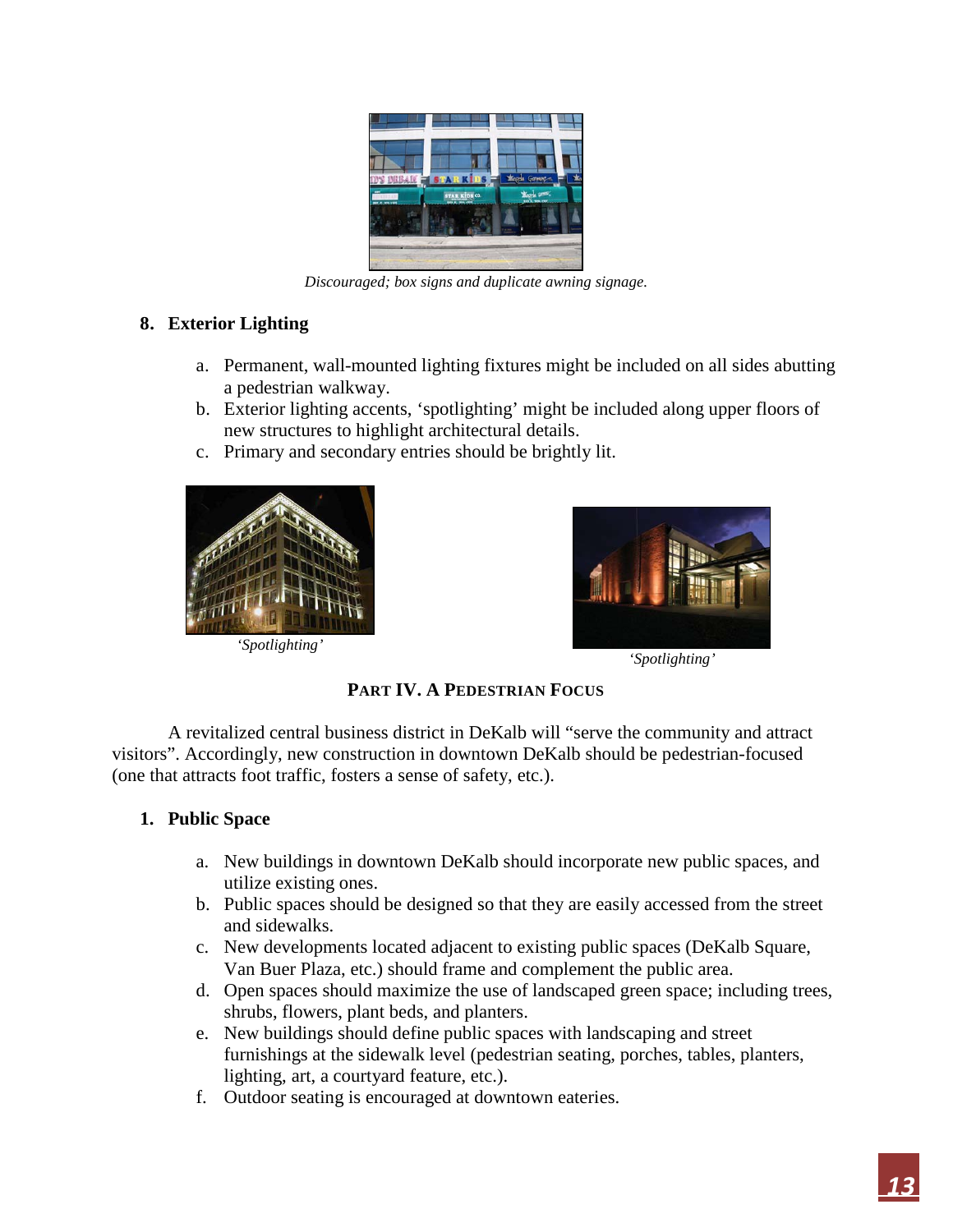

*Sidewalk features (lighting, planters, bench, trash receptacle, etc.) help define public space.*

# **Sustainability Tip;**

Save energy! Public spaces should be well-lit (calm, natural light) but avoid excessive lighting, which can affect night-sky viewing and the migratory patterns of birds.



*Green space adjacent to medium-density residential development. Note brick, trees, and lighting fixtures.*

# **2. Parking**

- a. Parking areas (surface lots and/or parking structures) should be integrated into the design of the new development, with an emphasis on aesthetics. Corner parking lots are discouraged.
- b. Parking structures might incorporate first-floor retail to maintain 'storefront' setting in DeKalb's central business district.
- c. If surface parking lots are included, lots should be designed to enhance the pedestrian experience, and might include detailed walks, pavement, decorative elements, and curbing.
- d. Creative materials should be considered (brick, stone, granite, etc.) on surface lots instead of merely concrete and asphalt. **Sustainability Tip;**
- e. Landscaping should be evenly distributed throughout the parking areas.
- f. Pedestrian linkages should be incorporated into parking design, connecting surface lots

Use pervious pavement materials, such as paver systems and pervious concrete, to minimize stormwater runoff.

and structures with pedestrian entryways and the streetscape.

g. Parking lots should incorporate elements similar to a streetscape or public plaza – benches, lighting, monuments, art pieces, etc.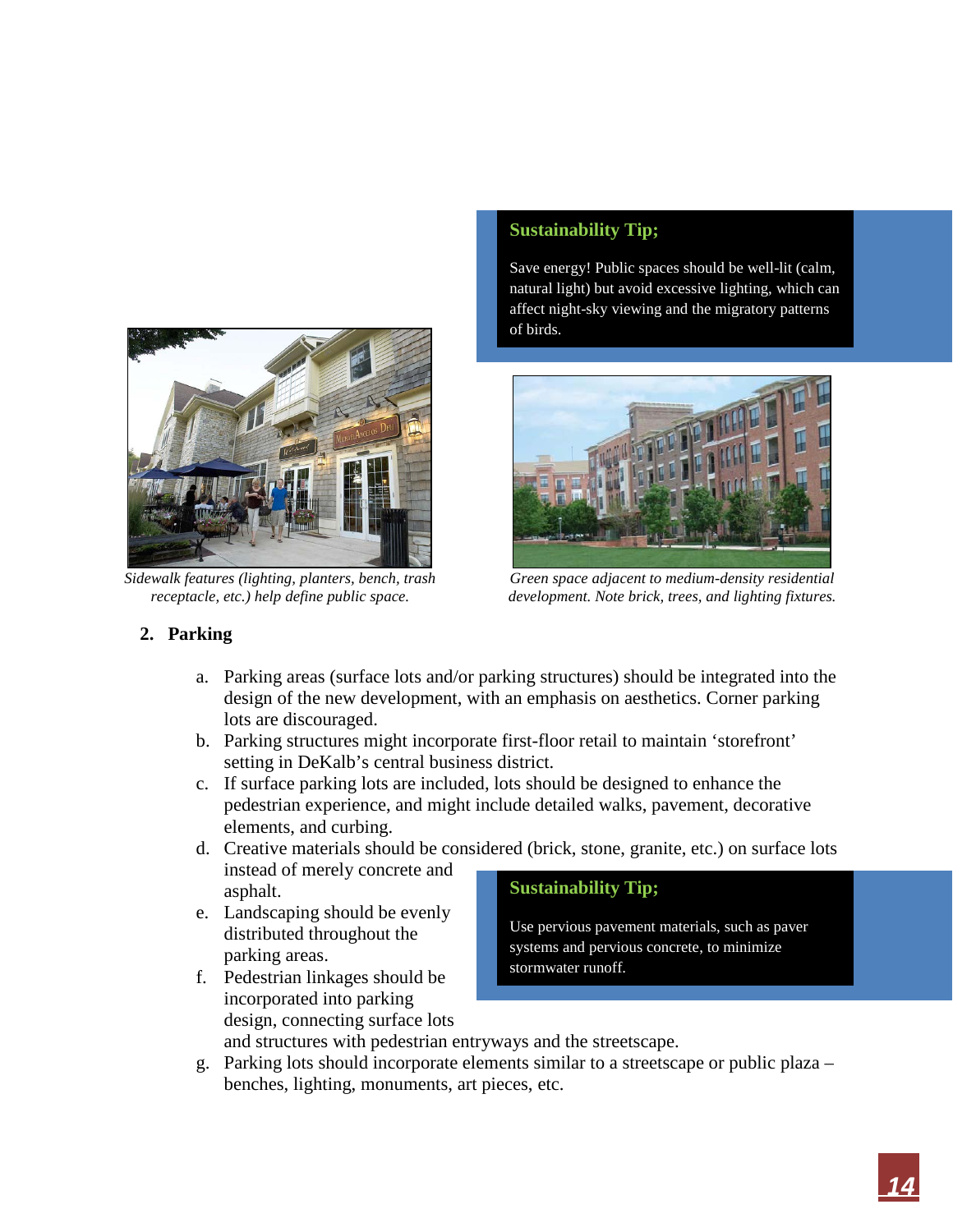



*Akron, Ohio parking structure.*

*Parking structure, Univ. Alabama – Birmingham*

#### **PART V. SUSTAINABLE DESIGN STANDARDS**



In the United States, buildings account for; 68% of electricity consumption, 12% of water use, and account for 60% of non-industrial waste generated (from construction/demolition). Accordingly, the City of DeKalb encourages sustainable or 'green' building design in the central business district – responsible design will create a healthy and thriving urban environment, while minimizing consumption. The use of innovative 'green' building design will result in lower operating costs for property owners, and positively impact DeKalb's economy. Implementation of sustainable design standards should be reviewed on a case-by-case basis, taking into account the following outcomes<sup>[1](#page-14-0)</sup>;

- $\checkmark$  Optimize Site/Existing Structure Potential
- $\checkmark$  Optimize Energy Use

ı

- $\checkmark$  Protect & Conserve Water
- $\checkmark$  Use Environmentally Preferable Products
- $\checkmark$  Enhance Indoor Environmental Quality
- $\checkmark$  Optimize Operational & Maintenance Practices

The U.S. Green Building Council (USGBC) has taken the lead in identifying sustainable design standards and procedures. New construction projects in the City of DeKalb are eligible for the USGBC's Leadership in Energy and Environmental Design certification (LEED). For additional info on USGBC's design resources and certification program, visit www.usgbc.org. For additional information on the Whole Building Design Guide's 'Six Fundamental Sustainable Building Design Principles', please visit www.wbdg.org.

You may contact the Chicago Chapter of the U.S. Green Building Council for more information.

<span id="page-14-0"></span><sup>&</sup>lt;sup>1</sup> The six outcomes are from the Whole Building Design Guide's (WBDG) 'six fundamental' sustainable building design principles.